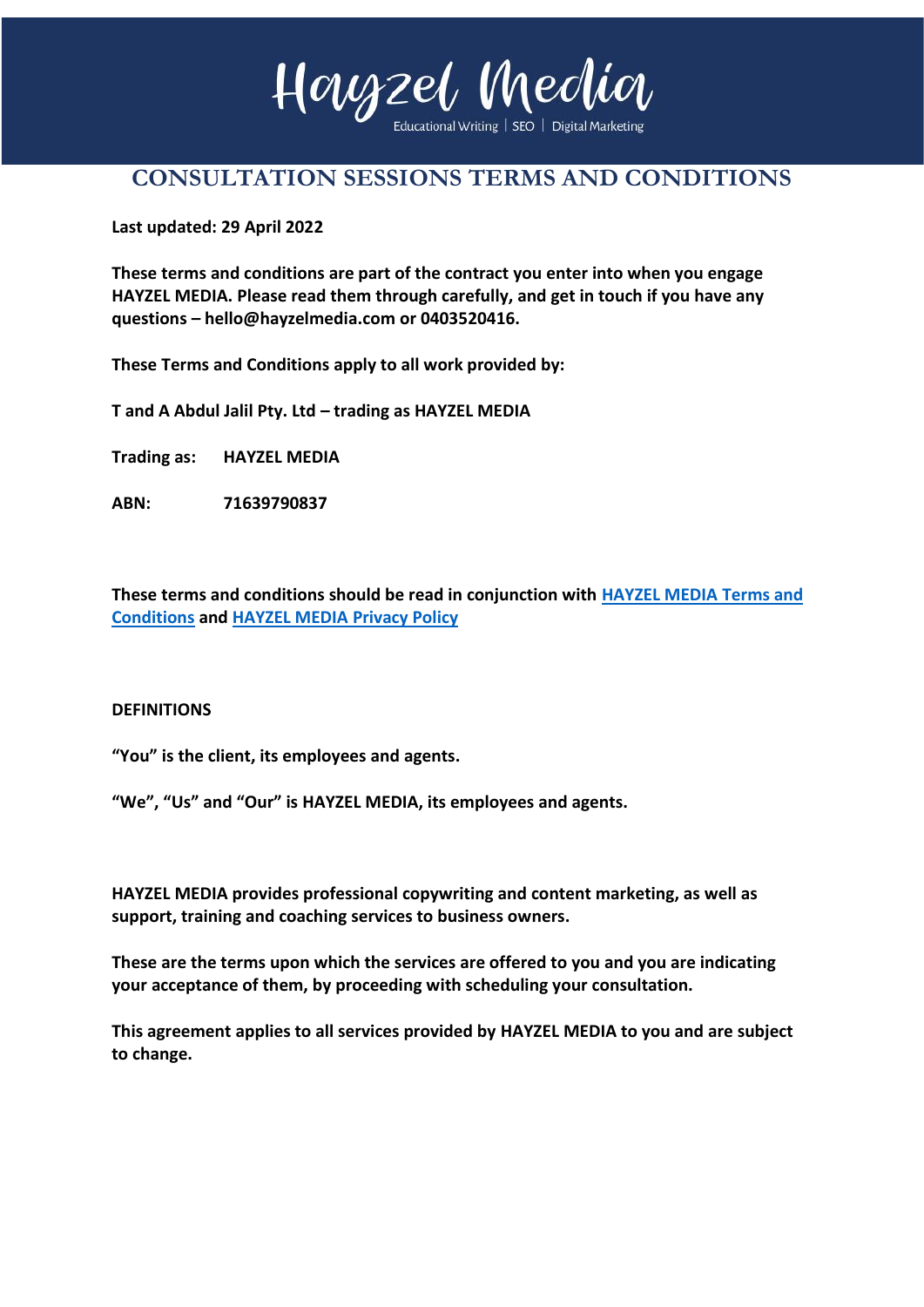

**This agreement is between** You (the client), ("the Client") and Us (Hayzel Media) ("the Consultant"). This agreement is pursuant to any verbal agreement previously in place regarding consulting or copywriting services. This Agreement is subject to the terms and conditions outlined below.

> Tanya Abdul Jalil for T and A Abdul Jalil (Trading as Hayzel Media) ABN: 71639790837 (the "Consultant")

# **1) BACKGROUND**

The Client is of the opinion that the Consultant has the necessary qualifications, experience and abilities to provide consulting services to the Client.

The Consultant is agreeable to providing such consulting services to the Client on the terms and conditions set out in this Agreement.

**IN CONSIDERATION OF** the matters described above and of the mutual benefits and obligations set forth in this Agreement, the receipt and sufficiency of which consideration is hereby acknowledged, the Client and the Consultant (individually the "Party" and collectively the "Parties" to this Agreement) agree as follows:

### **1. SERVICES PROVIDED**

- 1.1. Client hereby agrees to engage the Consultant to provide the Client with the consulting services (the "Services") as outlined in the invoice and correspondence provided.
- 1.2. Payment for the service is taken as acceptance of these terms and conditions.
- 1.3. The Consultant is unable to commence with the services until it receives from the client a) the full service price paid in full and b) all relevant information required to conduct the consultation.
- 1.4. The Consultant will undertake to provide the services on the agreed date as far as is reasonably practical. Any changes to the agreed date must be made at least 7 days in advance.

# **2. TERM OF AGREEMENT**

2.1. The term of this Agreement (the "Term") will begin on the date of this Agreement and will remain in full force and effect until the completion of the Services, subject to earlier termination as provided in this Agreement. The Term may be extended with the written consent of the Parties.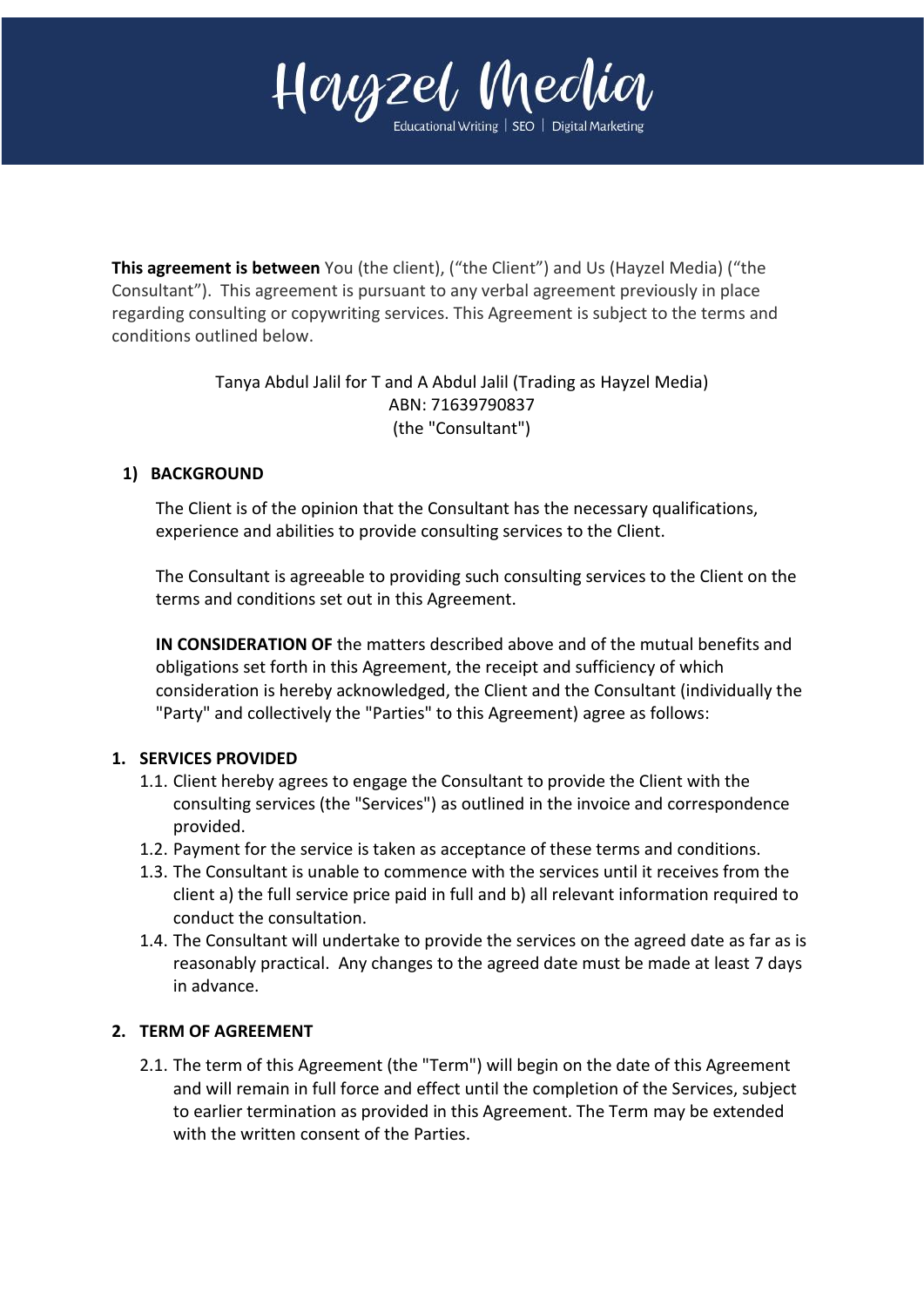

2.2. In the event that either Party wishes to terminate this Agreement prior to the completion of the Services, that Party will be required to provide 10 days' written notice to the other Party.

# **3. PERFORMANCE**

- 3.1. The Parties agree to do everything necessary to ensure that the terms of this Agreement take effect.
- 3.2. The client is responsible for creating and implementing any suggestions arising as a result of this consultation.
- **3.3.** As such, by using our services, you agree that the Consultant is not to be held liable for any decisions you make based on any of our services or guidance and any consequences, as a result, are your own. Under no circumstances can you hold the Consultant liable for any actions you take nor can you hold us or any of our employees liable for any loss or costs incurred by you as a result of any guidance, advice, coaching, materials or techniques used or provided by the Consultant.
- 3.4. The Client understands advice is based on the information provided within the session and briefing documentation, and does not take into consideration all of the scope and variety of the client's business. The Client agrees that deciding how to handle the implementation of any advice or suggestions into their business and implementing choices is exclusively the Client's responsibility.
- 3.5. The client acknowledges that any advice or suggestions provided are not binding, and there is no obligation on the client to implement any suggestions if they do not wish to.
- 3.6. All our information on both the website and in consultations is intended to assist you and does not in any way, nor is it intended to substitute professional, financial or legal advice. Results are not guaranteed and the Consultant takes no responsibility for your actions, choices or decisions.

# **4. CURRENCY**

4.1. Except as otherwise provided in this Agreement, all monetary amounts referred to in this Agreement are in AUD (Australian Dollars).

# **5. PAYMENT**

- 5.1. The Consultant will charge the Client a flat fee for the Services (the "Payment"). This fee is outlined in the payment service and is subject to change without notice before payment is finalised.
- 5.2. GST is charged on all goods and services provided in accordance with Australian taxation law.
- 5.3. Unless otherwise agreed by the Consultant, payment is required in full at time of booking the service.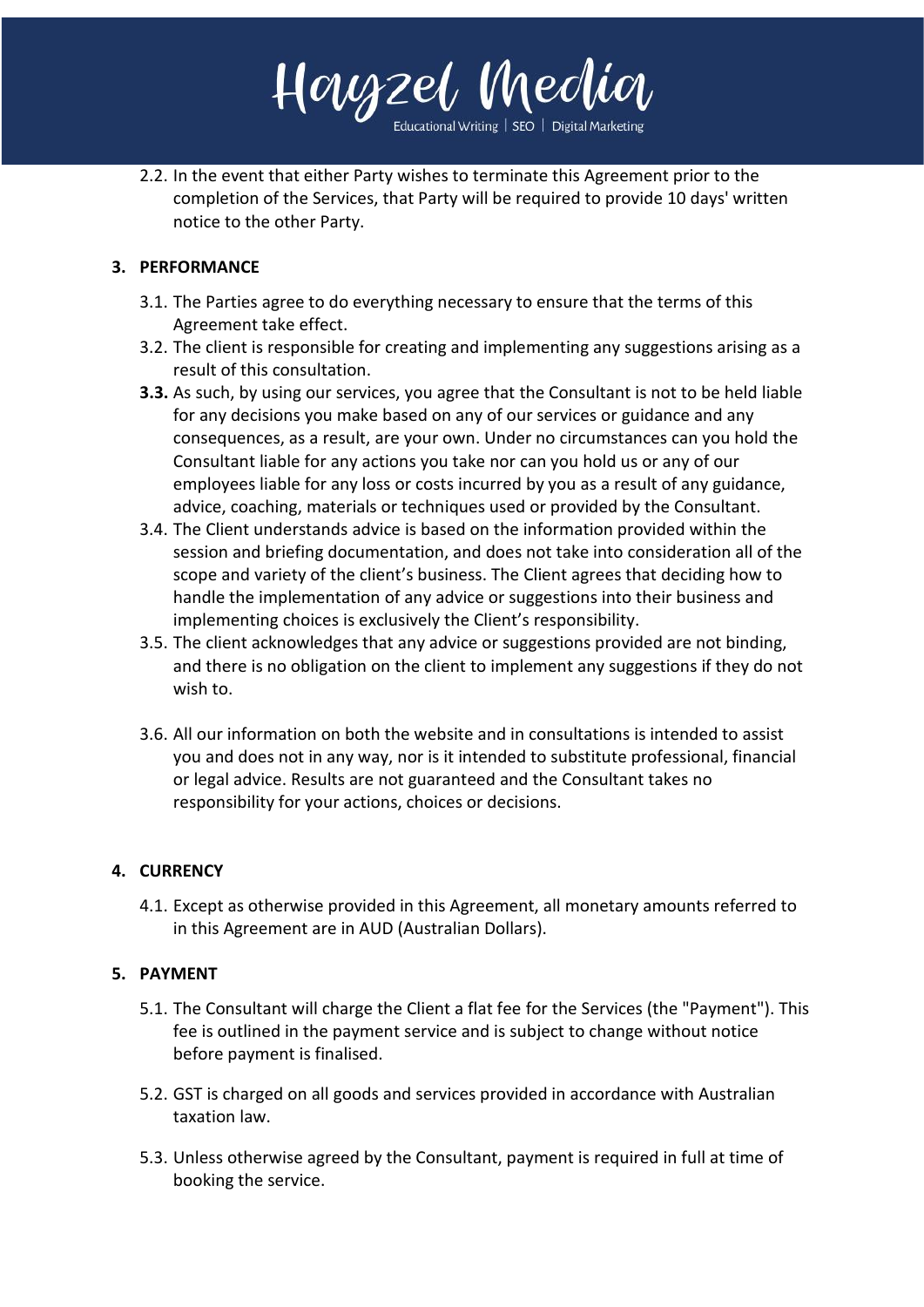

5.4. The Client must reimburse the Consultant for the full amount of any bank or other fees associated with any dishonoured payments or cheques and any legal, debt recovery or other expense associated with any action by the Consultant to recover money from the Client.

**5.5.** The Client may request additional and incidental services from the Consultant. Unless expressly described within the Quote as being included in the Price, all such additional services will incur Additional Charges and will be added to the Invoice. Any such Additional Charges will be notified to the Client in advance where such prior notice is reasonably practicable.

# **6. RESCHEDULING AND REFUNDS**

- 6.1. There is no refund issued for a change of mind. IN exceptional circumstances, where there is a compelling reason to cancel the service provided, this must be requested in writing to tanya[at]hayzelmedia.com 7 days before the session.
- 6.2. Consultations may be rescheduled up to 7 days prior to your session to the next available session. Due to the limited number of places and preparation requirements, sessions cancelled with less than 7 days' notice will be forfeited and no refund will be provided.
- 6.3. Refunds are not available for consultations once the consultation has taken place.
- 6.4. The refund policy in effect for the term of this Agreement is as follows:
- 6.5. The Consultant retains the right to refuse to provide the services if insufficient information is provided in a timely manner before the consultation. If service is refused, a full refund will be provided.

# **7. CONFIDENTIALITY**

- 7.1. Confidential information (the "Confidential Information") refers to any data or information relating to the business of the Client which would reasonably be considered to be proprietary to the Client including, but not limited to, accounting records, business processes, and client records and that is not generally known in the industry of the Client and where the release of that Confidential Information could reasonably be expected to cause harm to the Client.
- 7.2. The Consultant agrees that they will not disclose, divulge, reveal, report or use, for any purpose, any Confidential Information which the Consultant has obtained, except as authorised by the Client or as required by law. The obligations of confidentiality will apply during the Term and will end on the termination of this Agreement except in the case of any Confidential Information which is a trade secret in which case those obligations will last indefinitely.
- 7.3. All written and oral information and material disclosed or provided by the Client to the Consultant under this Agreement is Confidential Information regardless of whether it was provided before or after the date of this Agreement or how it was provided to the Consultant.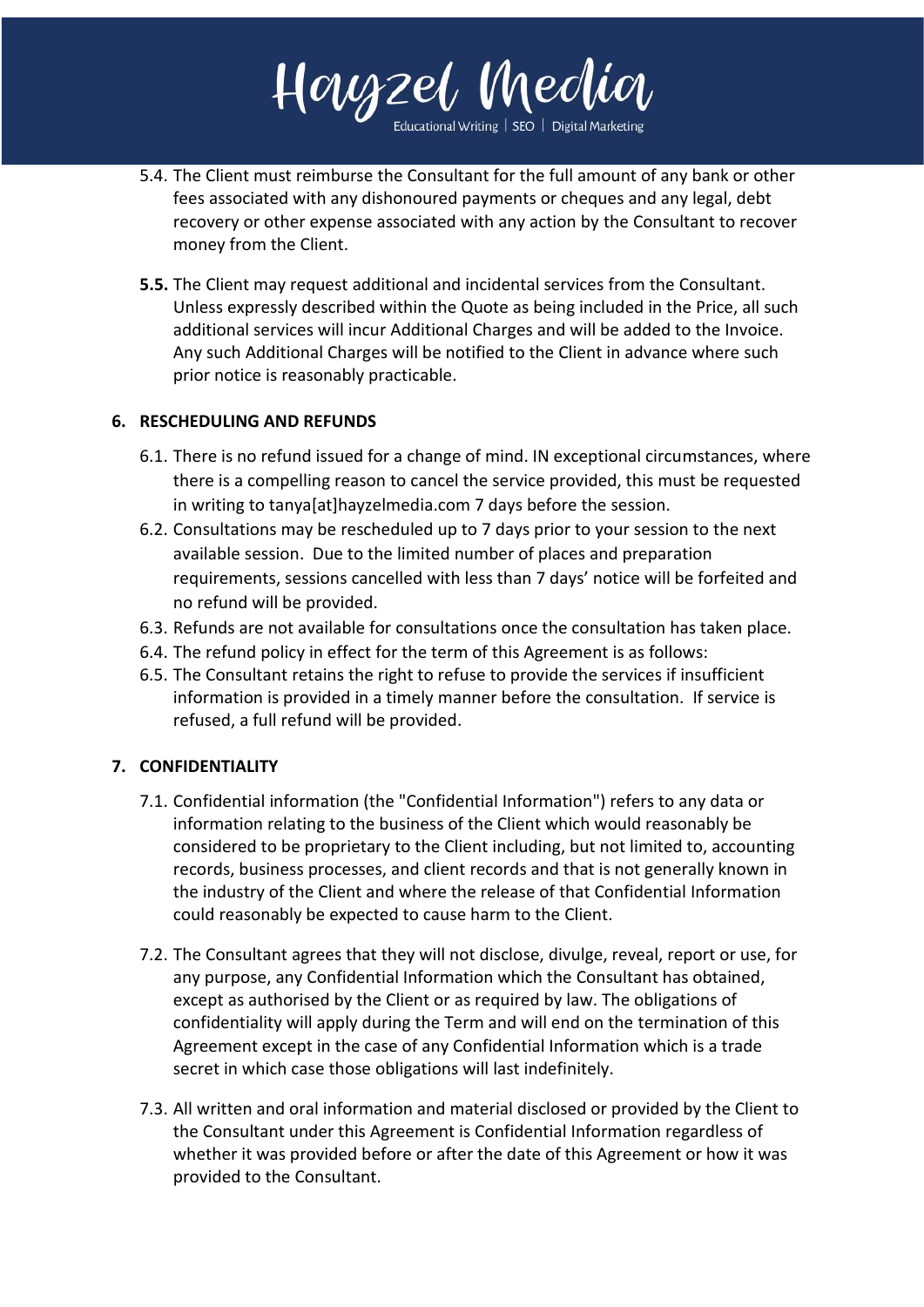

Educational Writing | SEO | Digital Marketing

#### **8. OWNERSHIP OF INTELLECTUAL PROPERTY**

- 8.1. All intellectual property and related material, including any trade secrets, moral rights, goodwill, relevant registrations or applications for registration, and rights in any patent, copyright, trade mark, trade dress, industrial design and trade name (the "Intellectual Property") that is developed or produced under this Agreement, will be the sole property of the Client. The use of the Intellectual Property by the Client will not be restricted in any manner.
- 8.2. The Consultant may not use the Intellectual Property for any purpose other than that contracted for in this Agreement except with the written consent of the Client. The Consultant will be responsible for any and all damages resulting from the unauthorised use of the Intellectual Property.

### **9. EXCLUSION OF COMPETITORS**

9.1. If you are in the business of creating similar documents, goods or services for the purpose of providing them for a fee to users, whether they be business users or domestic users, then you are a competitor of the consultant. The consultant reserves the right to exclude and deny any person access to our website, services or information in our sole discretion.

### **10. INDEMNIFICATION**

10.1. Except to the extent paid in settlement from any applicable insurance policies, and to the extent permitted by applicable law, each Party agrees to indemnify and hold harmless the other Party, and its respective directors, shareholders, affiliates, officers, agents, employees, and permitted successors and assigns against any and all claims, losses, damages, liabilities, penalties, punitive damages, expenses, reasonable legal fees and costs of any kind or amount whatsoever, which result from or arise out of any act or omission of the indemnifying party, its respective directors, shareholders, affiliates, officers, agents, employees, and permitted successors and assigns that occurs in connection with this Agreement. This indemnification will survive the termination of this Agreement.

### **11. MODIFICATION OF AGREEMENT**

11.1. Any amendment or modification of this Agreement or additional obligation assumed by either Party in connection with this Agreement will only be binding if evidenced in writing signed by each Party or an authorised representative of each Party.

#### **12. ENTIRE AGREEMENT**

12.1. It is agreed that there is no representation, warranty, collateral agreement or condition affecting this Agreement except as expressly provided in this Agreement.